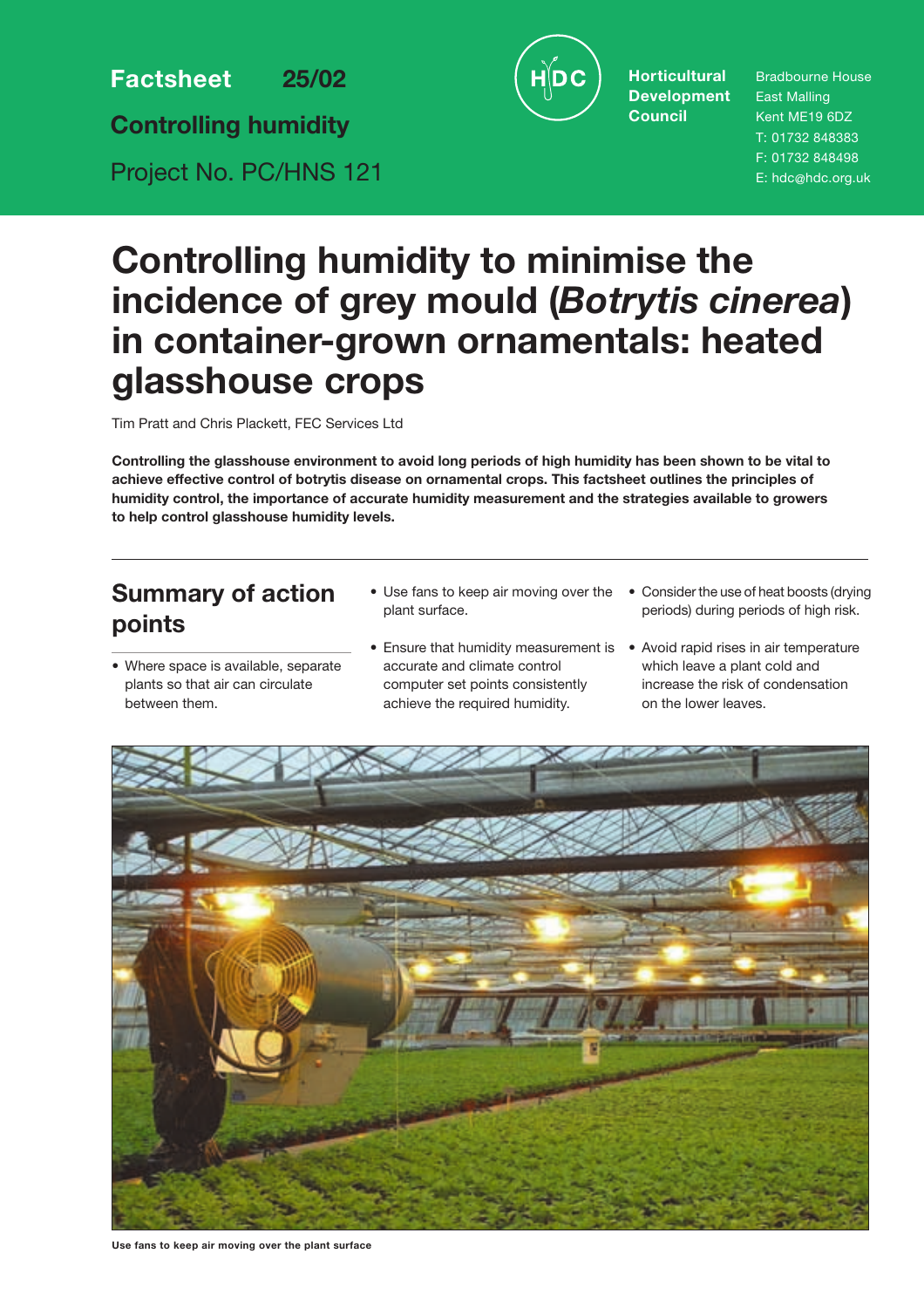# **Introduction**

Experiments on cyclamen leaves during a recent five year Horticulture LINK Project showed that relative humidity levels greater than 95% for a period of more than 3 hours, *is the critical threshold* for the germination of botrytis spores. Once this period is exceeded spore germination will continue even if the humidity is reduced to 80% or less. However, where high humidity periods are controlled to 3 hours or less, there should be little germination or disease development.

Further experiments using primula leaves showed that leaf wetness is important for the expression of botrytis symptoms with disease severity increasing with leaf wetness duration.

*These results show humidity is a controlling factor for botrytis spore germination whereas leaf wetness encourages disease expression once the plant has been infected.*

The key objective is therefore to prevent moisture lying on plant tissues for several hours, or an atmosphere of still, very humid air persisting around plants. Even lowering the humidity slightly can significantly reduce the incidence of botrytis. Various techniques can be used to reduce the humidity within and around crops and these are described in this factsheet.

### **Panel 1 Terms used to describe and quantify humidity**

Humidity is a generic term describing the presence of water vapour in air. The humidity measurements that most growers are familiar with are relative humidity and humidity deficit.

#### **Relative humidity**

Expressed as a percentage, **Relative Humidity (RH)** is the ratio of the actual amount of water vapour in the air compared with the amount needed to make the air saturated at its current temperature. The relative humidity of saturated air is 100%.

The actual amount of water in the air at any time is called the **Absolute Humidity (AH)** and it is usually measured in g/m3.

The maximum mass of water that air can hold at a given temperature is known as its **Saturated Moisture Content (SMC)** and it is also usually measured in g/m3.

 $RH (%) = AH (g/m<sup>3</sup>) x 100$ SMC (g/m3)

### **Humidity deficit (HD)**

This is a measure of how much more water air can hold before it becomes saturated. The units of measurement are g/m3.

 $HD = SMC - AH$ 

For example, air at 20°C has an SMC of 17.4g/m3. At a RH of 80% it would have an absolute humidity of  $13.9g/m^3$  (17.4 x 80%) and a humidity deficit of  $3.5q/m^3$  (17.4 – 13.9). This means that the air can hold a further 3.5g of water per m<sup>3</sup> before saturation occurs. The higher the HD value, the 'drier' the air, whereas with RH a higher value means 'wetter' air.

The complex relationship between temperature and the amount of water that air can hold means that there is no direct conversion from RH to HD. For example:

• Air at 20°C with an RH of 80% has a HD of 3.5g/m3

• Air at 15°C with an RH of 80% has a HD of 2.6g/m3

#### **Dew point**

This is the temperature at which air of a given absolute humidity will reach its saturated moisture content. The dew point is important in the glasshouse because it determines how far the air temperature can fall before condensation will occur.

Details on humidity measurement are included in Panel 2.

# **Understanding the properties of moist air**

In order to understand how to achieve good humidity control, it is important to understand the properties of moist air first. Air can hold water vapour in

varying concentrations up to what is termed 'saturation'.The amount of water held will depend on the temperature and the pressure of the air. Warm air can hold more water vapour than cold air.

For example 1m3 of saturated air at atmospheric pressure will hold:

- 12.8g of moisture at a temperature of  $15^{\circ}$ C
- 21.9g of moisture at a temperature of 24 °C

Heating the air within a glasshouse does not therefore remove water vapour from the air, it simply allows the air to hold more water.

## **Principles of reducing humidity within the glasshouse**

#### **Ventilation**

In horticulture, the most common method of reducing humidity is ventilation,

which drives warm, damp air from the glasshouse replacing it with cooler, drier air. The way that this changes the humidity is illustrated opposite.

Opening the vents allows inside and outside air to mix creating air with a different water content. In the example opposite, exchanging 10% of the

internal air volume with outside air reduces the actual amount of water in the air (AH), but the Relative Humidity (RH) is higher at 81% and the Saturated Moisture Content (SMC) is lower. This is because the air temperature has fallen to 19.0°C as a result of introducing colder air from outside.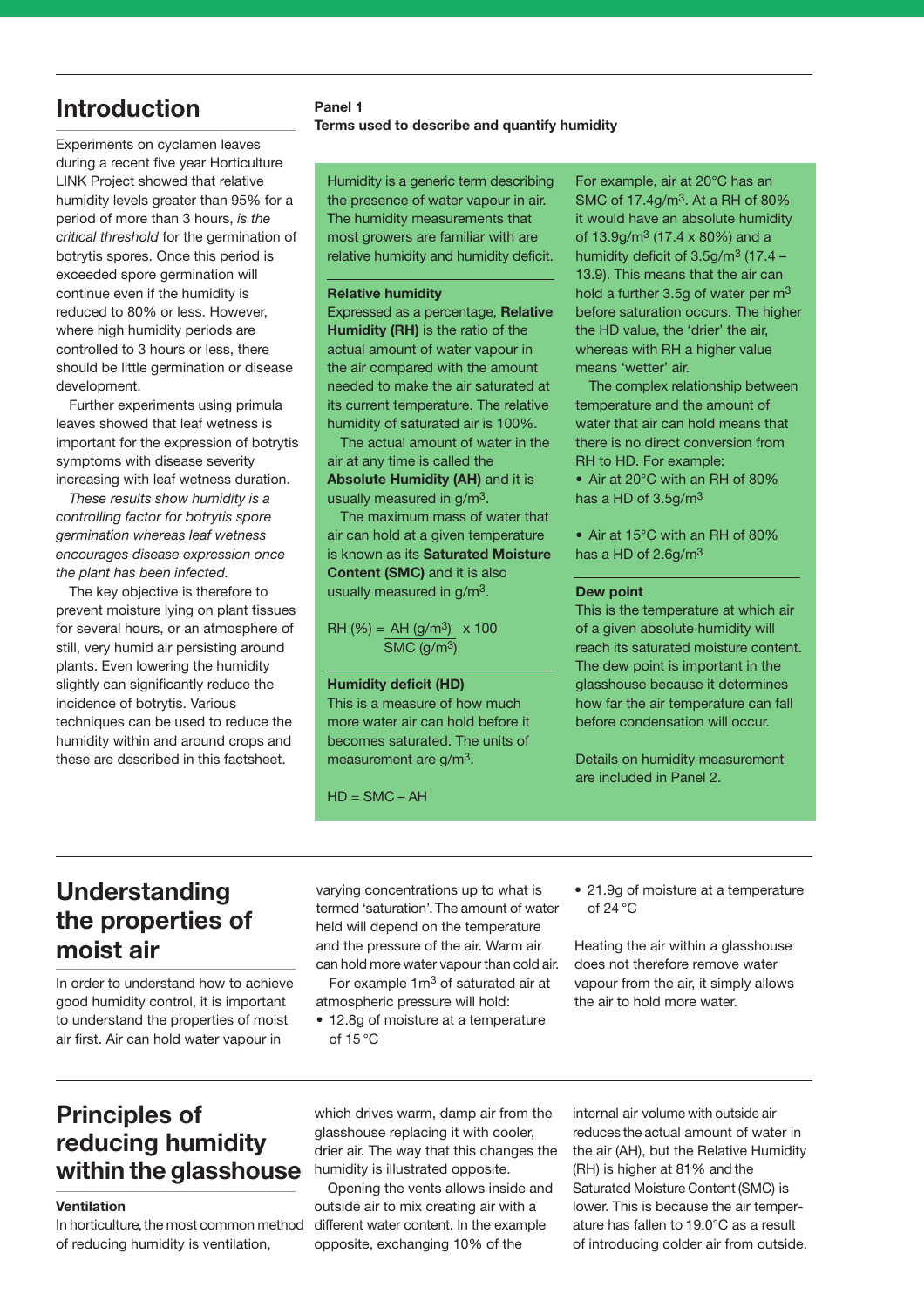To bring the temperature back to 20°C, heat has to be applied using the glasshouse heating system. This action leaves the same amount of water in the sometimes be avoided when the

air but changes the SMC back to 17.4g/m<sup>3</sup>. outside temperature and heat gained The effect on the RH is to reduce it to76%. from solar radiation are high. The use of glasshouse heating can



#### **Heating without ventilation**

Heating without ventilation reduces the relative humidity of the air and increases humidity deficit. However, it does not remove water from the air. Adding heat simply allows the air to hold more water.

Even so, heating alone during cold conditions can sometimes lead indirectly to a reduction in the amount of water

in the air. This happens when air comes into contact with the inside surface of the cold glass. This air is cooled below its dew point temperature and moisture is released as condensation.



### **What humidity control strategies are available?**

In all cases (other than when moisture is released from glasshouse air in the form of condensation on the glass) reducing glasshouse humidity involves the venting of warm humid air, allowing it to be replaced by cooler, drier outside air.

As well as reducing humidity, this process reduces glasshouse temperature, so some compensatory heating is generally required to redress the balance.

Good control therefore needs to manipulate both the ventilation and heating system to give the correct humidity and temperature conditions without excessive energy use.

**'Vent then heat' or 'Heat then vent'** Technically, the most logical and cost effective way to operate a ventilation and heating system for humidity

control is to open the vents when humidity gets too high, close them and then compensate for the drop in temperature by adding heat. This is called a **'vent then heat'** strategy.

Although efficient, this approach has practical drawbacks mainly due to the design of heating systems found in glasshouses. Often based on piped hot water with enormous thermal inertia, these systems are slow to react to the quick fall in temperature caused by the inflow of cold air. Consequently, glasshouse temperatures can drop excessively following ventilation.

To get round this, **'heat then vent'** strategies have been developed. Here additional heat is introduced into the glasshouse, firstly to increase the moisture carrying ability of the air and then, finally to cause the temperature to rise enough to activate the operation of the ventilation system. Warm moist air is therefore vented and humidity falls. This system, although less efficient, tends to give air temperatures which are more stable.

Many growers favour this approach because it gives sensitive temperature control and avoids prolonged dips in glasshouse air temperature. However, adding heat and then venting some of it off wastes energy.

### **Choice of strategy**

The decision on whether to use the 'vent then heat' or 'heat then vent' approach depends upon many factors including the type of control system available, time of year and the heating system response time.

In summer, 'vent then heat' tends to be more appropriate as outside air temperatures are generally high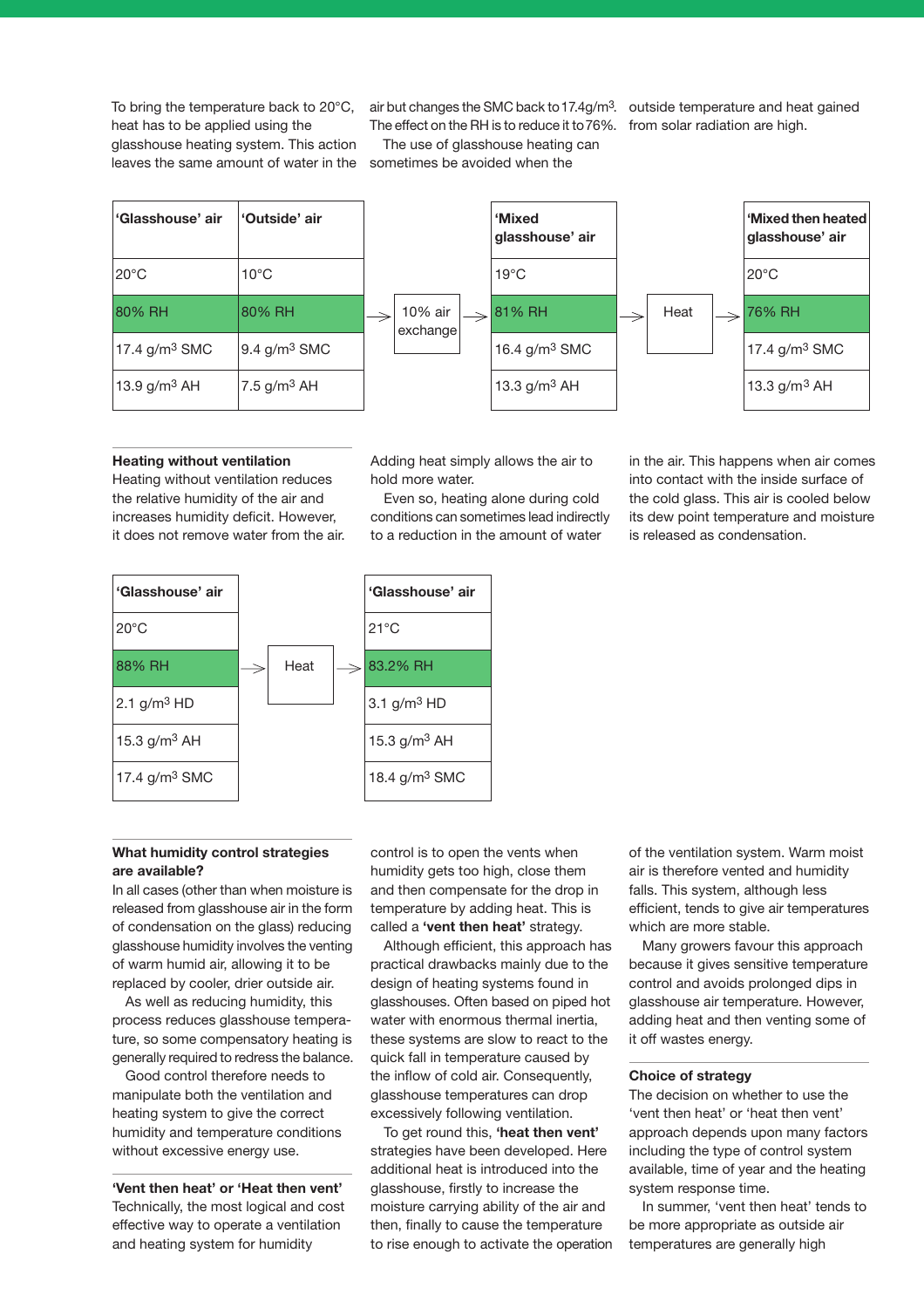enough to prevent excessive drops in temperature. Solar gain also assists in any subsequent heating requirement. In the colder months of the year, 'heat then vent' is generally preferred.

Hot water systems are especially slow to respond and growers with this type of heating system usually opt for a 'heat then vent' strategy by increasing the minimum pipe temperature at times when high RH conditions prevail. However, growers should be wary of using minimum pipe setting which are too high as this can result in excessive air temperatures and humidity levels which are too low. Close attention to set points and the environment achieved will allow growers with hot water heating systems to adopt what is close to a vent then heat strategy.

Direct fired warm air heaters provide instant heat but their heat output is only available in large fixed steps. They are less able to provide the even heat distribution of a piped hot water system. However, the use of direct fired warm air heaters is more likely to allow a true 'vent then heat' strategy to be adopted, even in colder months.

### **Air movement**

Fans are an essential tool to achieve effective air movement throughout a glasshouse and ensure thorough mixing of the air. A number of options are available:

• Traditional barrel fans – these should be placed in parallel or serial arrangements to avoid stagnant air in the centre of the glasshouse.

- Fans on warm air heaters these can be used to assist in air circulation in conjunction with barrel fans.
- Large extraction fans these can be installed on the end walls of glasshouses to achieve a positive air-movement across the crop. Air is drawn in through the vents, which must be kept to a minimum setting (15–20% of maximum opening) to achieve uniform air movement across the house.
- Slow-moving paddle fans these should be positioned horizontally high in the roof space and are a good option for new, taller houses.

# **Implementing humidity control in practice**

Recent experiments have shown that a RH of 95% or above, sustained for more than 3 hours is the critical threshold for the germination of botrytis spores on cyclamen leaves. Currently there is no

commercial software available which responds to this specific situation. However, climate control computers facilitate an accurate and responsive means of humidity control by providing dynamic settings for heating and ventilation in relation to measured humidity.

Deviation from the required humidity can be used to influence the ventilation temperature, vent position

and heating system output as described earlier.

Although the following section relates to RH, the principles are exactly the same if you are controlling using HD. Just remember that whilst we are trying to lower the RH in these examples, you would be trying to raise the HD.

### **Graph 1**

**Humidity influence on heat output** An example of how humidity can be used to influence minimum pipe temperature



The above example shows how humidity can be used to influence minimum pipe temperature. In this case an influence of an additional 30°C is progressively applied to the minimum pipe temperature as the RH rises from 80% to 95%.

The effect of this setting is to raise the air temperature thus increasing the moisture holding capacity of the air and avoiding the critical RH of 95% for a prolonged period of time. Raising the air temperature will also stimulate ventilation, which will in turn reduce

RH without risking sudden falls in air temperature.

Note, if a direct fired air heater is used this should be interpreted as a change from off, to low fire, to high fire or as a gradual increase in the heater operating period.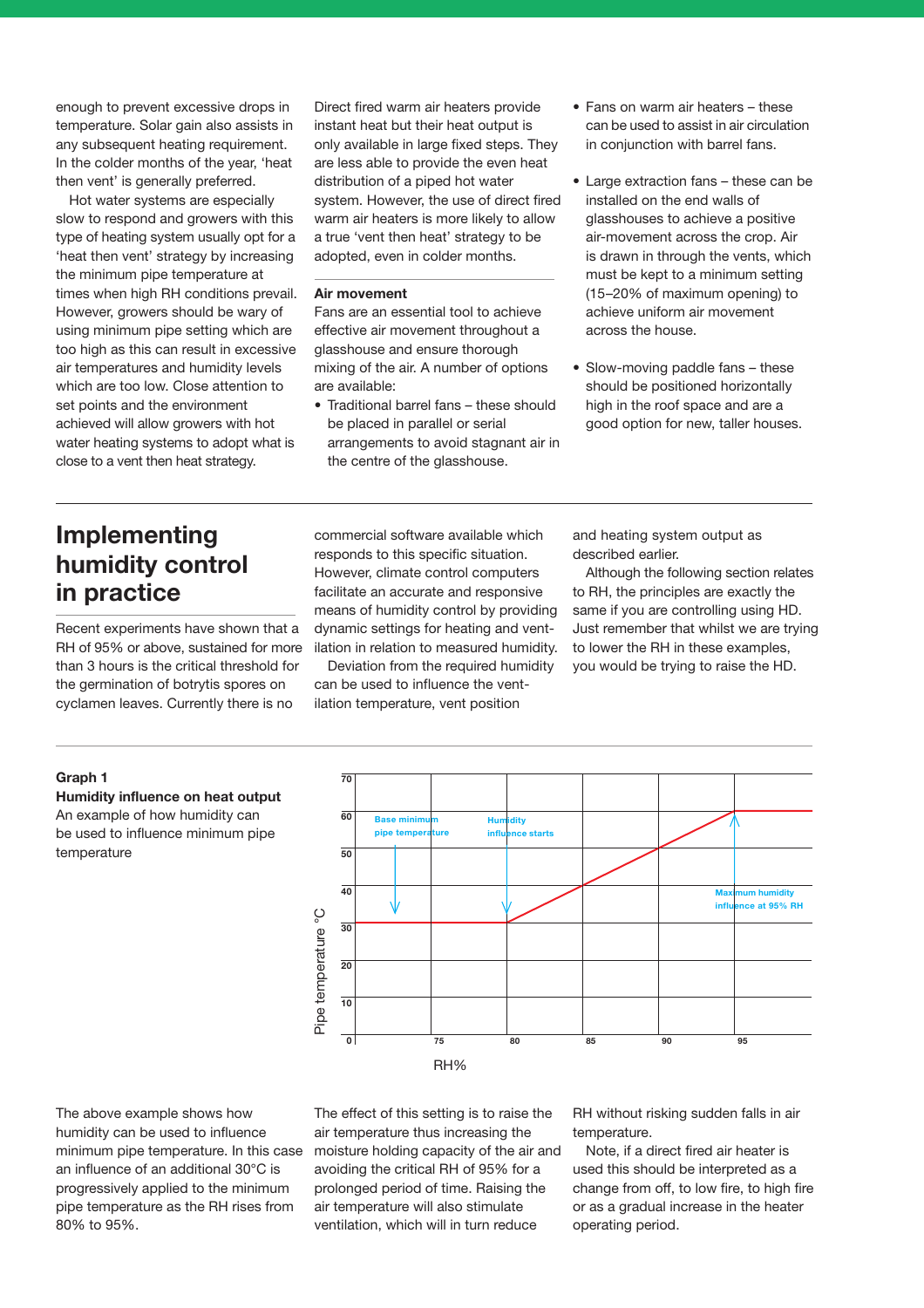

An example of how humidity can be used to influence ventilation temperature



This example shows an influence of 3.5°C on the basic ventilation temperature set-point, reducing the

setting from 22°C progressively down to 18.5°C as the RH rises from 80% to 95%.

The effect is that ventilation is used earlier at high RH levels, thus allowing moist air out of the glasshouse sooner.

### **Graph 3**

**Humidity influence on vent position** An example of how humidity can be used to influence vent position



An example of how humidity can be used to influence the vent position is shown above. Here the minimum vent position is increased from 0 to 5% as the RH rises from 80% to 95%. This gives an increasing base ventilation rate as the humidity rises. (Where

screens are used a similar profile can be used for gapping.)

Growers should beware of using too much minimum vent, particularly during the winter. It can be easy to get into the situation when the humidity is high, vents are open, the temperature is

below target and most of the heat added goes straight out of the vents. If the vents are simply closed and the temperature raised back to the required level, humidity control will be achieved.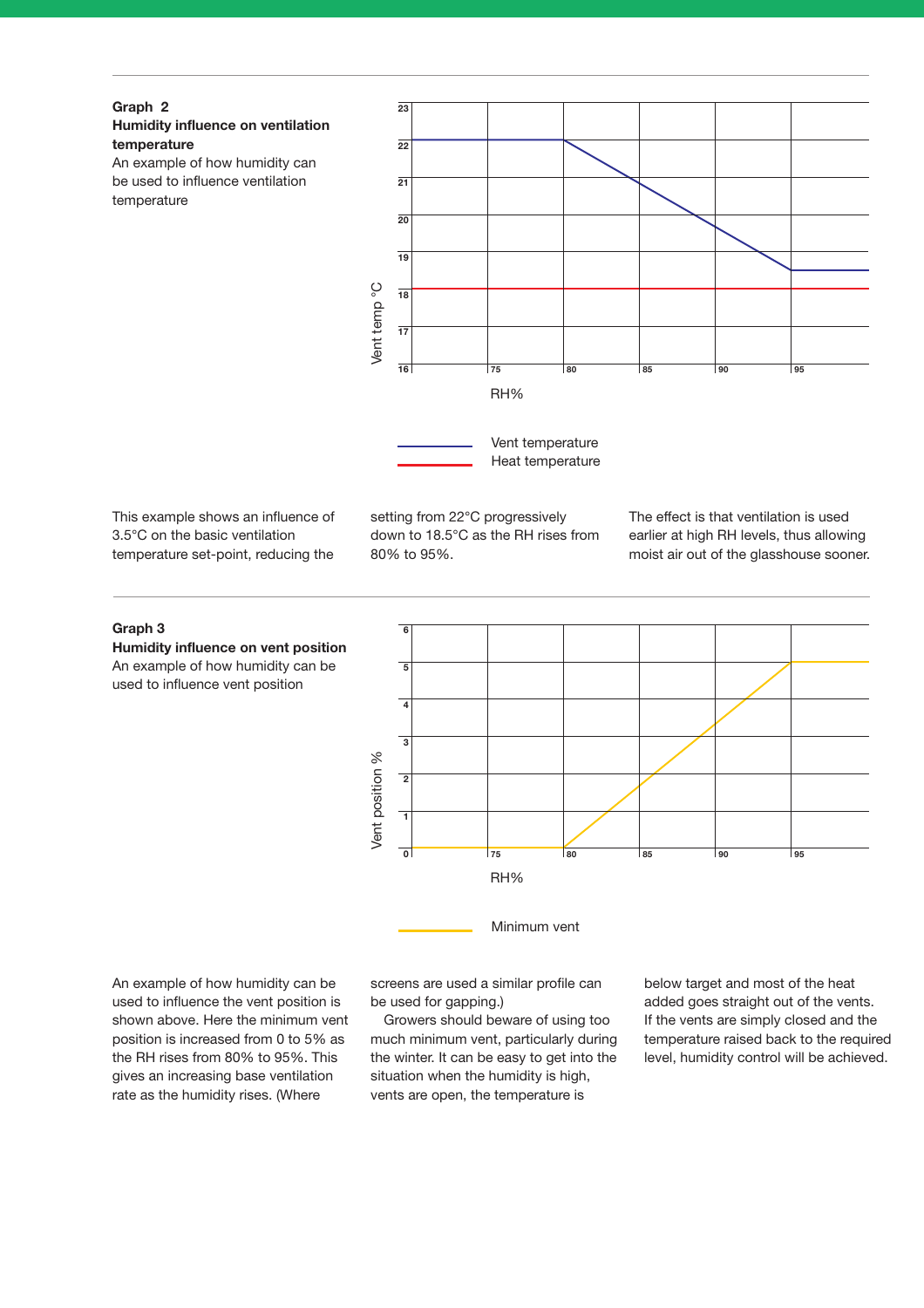### **Graph 4 Heat then vent approach**  An example describing the elements of a heat then vent approach



Combined, the minimum pipe and ventilation temperature graphs describe the elements of a 'heat then

**Vent then heat approach** 

of a vent then heat approach

**Graph 5** 

vent' approach. The vents are only likely to open once the vent temperature is within 1.0 – 1.5°C of the

heating temperature. At this stage the RH is over 90% and the minimum pipe temperature is over 50°C.



If settings are used to reduce the vent temperature earlier so that it is within 0.5°C of the heating temperature when the RH reaches 85%, and only then is the minimum pipe temperature increased, a 'vent then heat' approach results.

### **Which approach is best?**

There is no simple rule that determines when either approach is most suitable. Gradual adjustment of the influences as the seasons and crop change is the best approach.

It is impossible to give recommendations on settings that will suit every situation. Armed with an understanding of the processes

involved growers should be able to 'tune' their settings to achieve good humidity control at minimum energy cost. The following points should also help:

• Excessive cycling of temperature, humidity or even vent position are symptomatic of influence settings being too big and being applied over too small a humidity range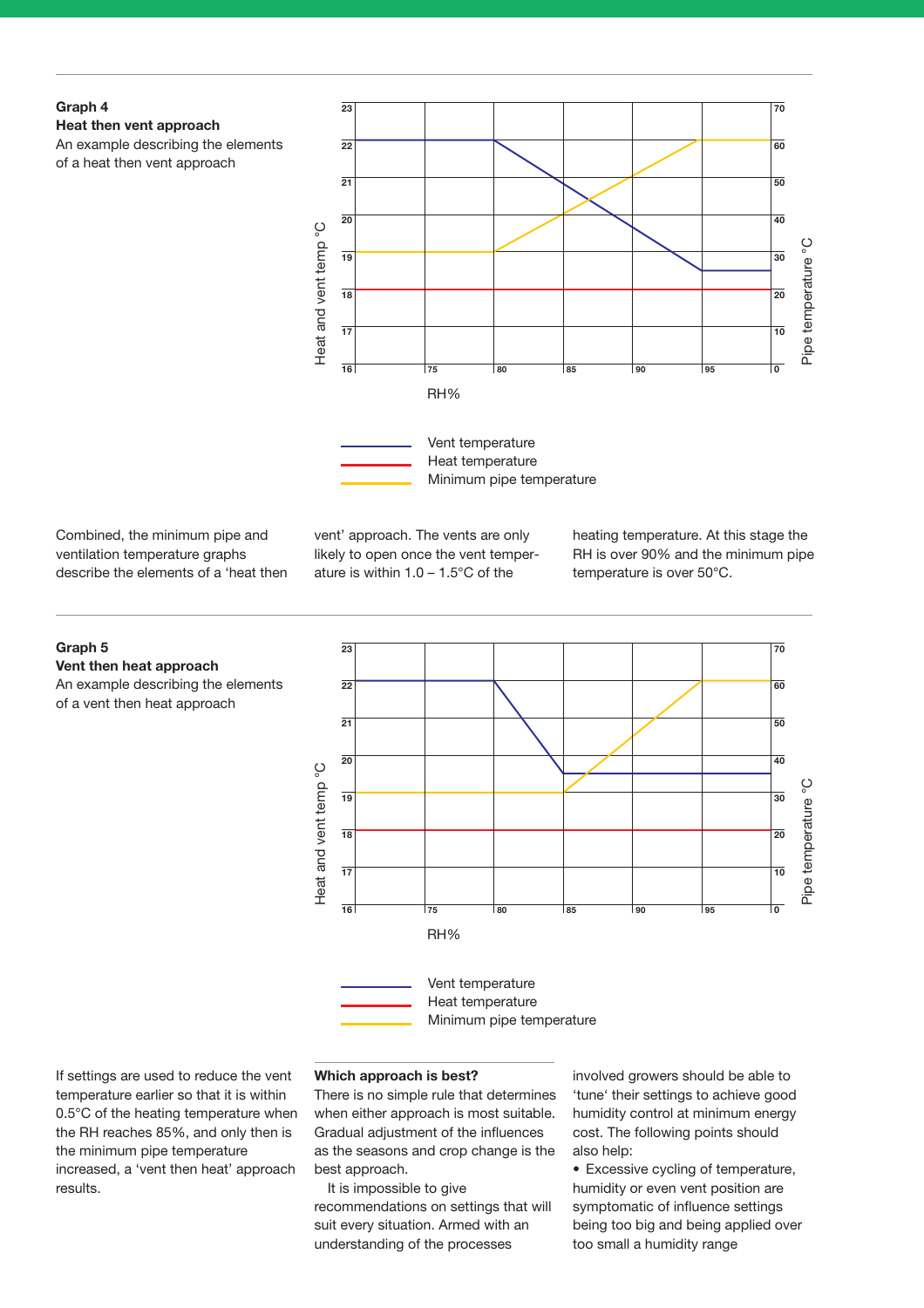- Vents which spend most of their time open when the temperature is acceptable, and an internal humidity that is consistently below target both indicate excessive use of heat or minimum vent
- Air temperature that is consistently above heating temperature and/or poor humidity control are the result of too great a difference between heat and vent temperatures
- Air temperature close to the heating temperature, vents closed and poor humidity control are the result of too little heat being applied.

# **The importance of limiting the speed of temperature change**

A quick rise in the air temperature within a glasshouse can leave the plant, pot and growing medium

lagging behind by several degrees. As a result, even though the RH of the air may be acceptable, the temperature of the stem and lower leaves may be below the dew point of the air and condensation of water vapour on to the plant surfaces will occur. As mentioned earlier, leaf wetness encourages botrytis disease expression once the plant has been infected. Early morning is the period of greatest risk. This is because solar gain can rapidly increase the glasshouse air temperature. By setting the ventilation temperature within 1°C of the heating temperature, rapid rises in air temperature can be suppressed. This will allow the plant, pot etc. to warm up gradually and reduce any risk of condensation.

# **Heat boosts or drying periods**

To ensure that the critical threshold for botrytis spore germination (>95% RH for 3 hrs) is avoided, an additional strategy for controlling disease can be employed during times of greatest risk such as winter and spring months. This involves introducing heat boosts' or 'drying periods' to break up long periods of high humidity or tissue wetness.

Although effective, the use of heat boosts should not be used as a substitute for more considered humidity control. As this is a relatively new technique, there is currently no commercial software available to implement this approach. With this in mind growers should use their own expertise to recognise when problems are likely to occur and allocate a time period to apply this strategy.

Care must be taken when using heat boosts. If used inappropriately or applied incorrectly they can be of little effect and energy can be wasted unnecessarily. Never forget the underlying aim – to significantly reduce the RH (or increase the HD) and create a drying period. The strategies that can be employed to create this effect have already been discussed and are based on the approach of the addition of heat and opening the vents (as in 'heat and vent'). Heat boosts are simply an aggressive application of these techniques.

Practical settings, which can achieve an effective heat boost strategy, are:

- Increase the minimum pipe temperature to 60°C if the measured RH is above 75% **and**
- Reduce the vent temperature to within 0.5°C of the heating temperature regardless of the measured RH

An alternative approach that is better suited to direct fired warm air heaters is:

- Apply a minimum vent position of 5 to 10%
- Force the heater to run regardless of air temperature

Always check that the required effect is being achieved. If the above settings are ineffective then increase the minimum pipe setting, air heater output level, reduce the vent temperature or increase the minimum vent setting.

Note – although the threshold for the germination of botrytis spores is 3 hours at 95% RH, it often takes some time for the environment to respond to the settings applied. It would therefore be wise to start to apply the heat boost when RH has been over 95% for 2 hours.

Operating the heat boost strategy described above with crops grown at 'warm' temperatures should not result in a significant air temperature rise in the glasshouse. The effect on scheduling or quality will therefore be minimal. Even with 'cold-grown' crops, the short duration of the resulting temperature rise will have little effect.

Trials showed that the additional energy cost for the application of a nightly heat-boost for the duration of a cyclamen crop could be as low as 14  $p/m^2$  (gas at 9  $p/m^3$ ). At these costs, and assuming a return to the grower of £16/m2, a reduction of just 1% in the proportion of crop that is unmarketable due to botrytis would pay for the extra energy used.



**Boiler equipment**